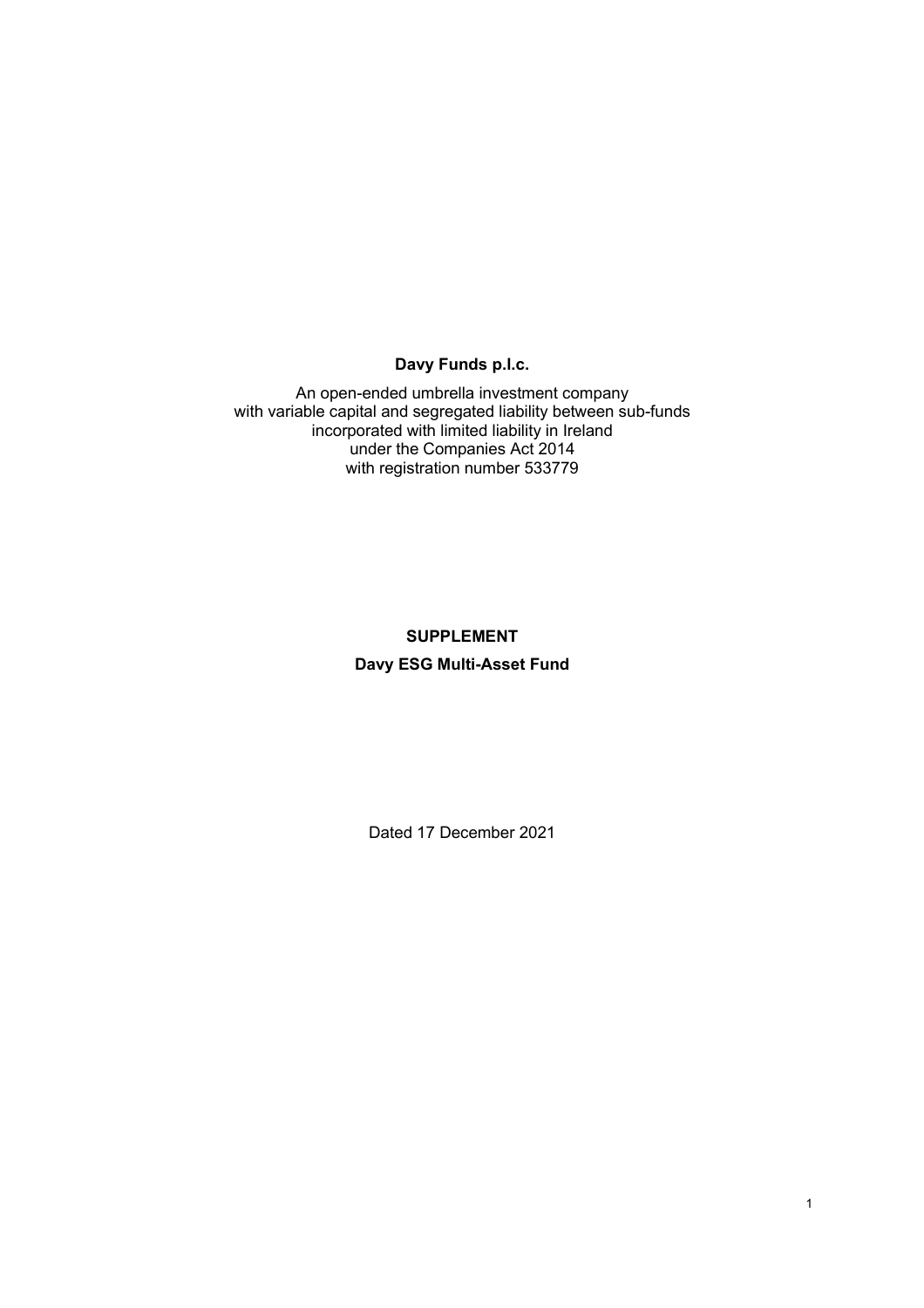# **1 IMPORTANT INFORMATION**  \_\_\_\_\_\_\_\_\_\_\_\_\_\_\_\_\_\_\_\_\_\_\_\_\_\_\_\_\_\_\_\_\_\_\_\_\_\_\_\_\_\_\_\_\_\_\_\_\_\_\_\_\_\_\_\_\_\_\_\_\_\_\_\_\_\_\_\_\_\_\_\_\_\_\_\_\_

\_\_\_\_\_\_\_\_\_\_\_\_\_\_\_\_\_\_\_\_\_\_\_\_\_\_\_\_\_\_\_\_\_\_\_\_\_\_\_\_\_\_\_\_\_\_\_\_\_\_\_\_\_\_\_\_\_\_\_\_\_\_\_\_\_\_\_\_\_\_\_\_\_\_\_\_\_

**The Directors (whose names appear under the heading "Management of the Company - Directors" in the Prospectus), accept responsibility for the information contained in this Supplement and the Prospectus. To the best of the knowledge and belief of the Directors (who have taken all reasonable care to ensure that such is the case) the information contained in this Supplement and in the Prospectus is in accordance with the facts and does not omit anything likely to affect the import of such information. The Directors accept responsibility accordingly.** 

**Shareholders should note that all the fees and expenses of the Fund will be charged to the capital of the Fund. Thus on repurchase of holdings shareholders may not receive back the full amount invested and this will have the effect of lowering the capital value of the shareholders investment.** 

**Shareholders should note that dividends will be paid out of capital, therefore capital may be eroded, distribution is achieved by forgoing the potential for future capital growth and this cycle may continue until all capital is depleted.** 

This Supplement contains information relating specifically to Davy ESG Multi-Asset Fund (the "**Fund**"), a Fund of Davy Funds p.l.c. (the "**Company**"), an open-ended umbrella fund with segregated liability between sub-funds authorised by the Central Bank as a UCITS pursuant to the Regulations.

**This Supplement forms part of and should be read in the context of and in conjunction with the Prospectus for the Company dated 17 December 2021 (the "Prospectus").** 

**As the price of Shares in each Fund may fall as well as rise, the Company shall not be a suitable investment for an investor who cannot sustain a loss on their investment.** 

**The Fund is suitable for investors who are prepared to accept a high level of volatility.** 

**The Fund may invest in Financial Derivative Instruments ("FDIs") for currency hedging and efficient portfolio management purposes. (See "Borrowing and Leverage" below for details of the leverage effect of investing in FDIs).**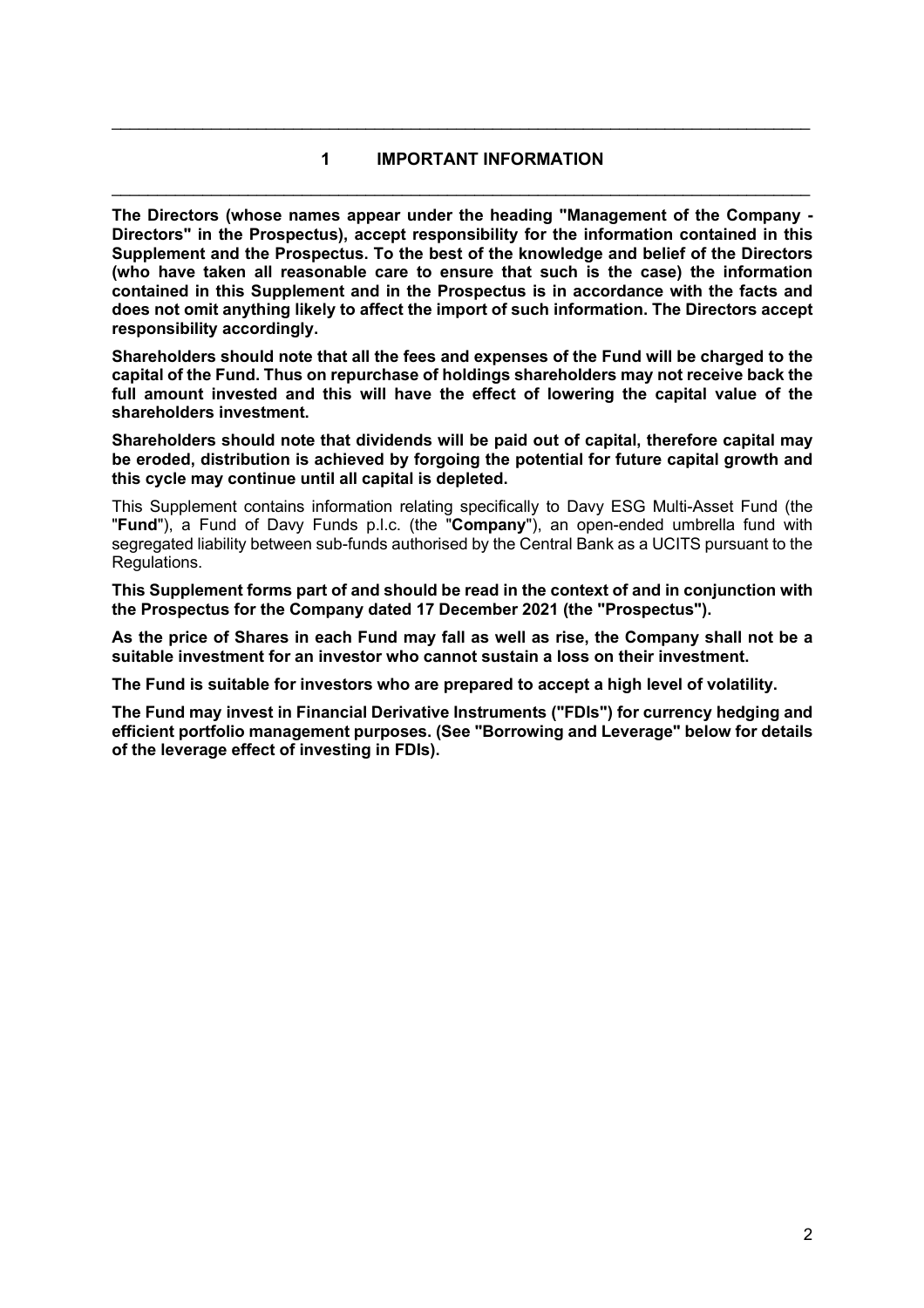# **2 DEFINITIONS**  \_\_\_\_\_\_\_\_\_\_\_\_\_\_\_\_\_\_\_\_\_\_\_\_\_\_\_\_\_\_\_\_\_\_\_\_\_\_\_\_\_\_\_\_\_\_\_\_\_\_\_\_\_\_\_\_\_\_\_\_\_\_\_\_\_\_\_\_\_\_\_\_\_\_\_\_\_

 $\mathcal{L}_\mathcal{L} = \mathcal{L}_\mathcal{L} = \mathcal{L}_\mathcal{L} = \mathcal{L}_\mathcal{L} = \mathcal{L}_\mathcal{L} = \mathcal{L}_\mathcal{L} = \mathcal{L}_\mathcal{L} = \mathcal{L}_\mathcal{L} = \mathcal{L}_\mathcal{L} = \mathcal{L}_\mathcal{L} = \mathcal{L}_\mathcal{L} = \mathcal{L}_\mathcal{L} = \mathcal{L}_\mathcal{L} = \mathcal{L}_\mathcal{L} = \mathcal{L}_\mathcal{L} = \mathcal{L}_\mathcal{L} = \mathcal{L}_\mathcal{L}$ 

#### **Base Currency** means Euro;

**Business Day** means any day (other than a Saturday, Sunday or public holiday) on which commercial banks are open for business in Dublin and/or such other day or days as may be determined by the Directors from time to time and as notified to Shareholders in advance;

**Dealing Day** means each Business Day and/or such other day or days as the Directors may in their absolute discretion determine and notify in advance to Shareholders provided that there shall be at least two Dealing Days in each Month (with at least one Dealing Day per two week period);

**Dealing Deadline** in respect of subscriptions and repurchases means 16.00 p.m. (Irish time) on the Business Day immediately preceding the relevant Dealing Day, or such other time for the relevant Dealing Day as may be determined by Directors and notified in advance to Shareholders provided always that the Dealing Deadline is no later than the Valuation Point;

**Distribution Date** means the date or dates by reference to which a distribution may at the option of the Directors be declared which shall usually be 30 September and 31 March in each year;

**Equivalent Rating** means in the case of any security not rated by Standard & Poor's or Moody's, an equivalent rating to the relevant rating by Standard & Poor's or Moody's as determined by the Investment Manager;

**Investment Grade** means any investment with a rating of at least Baa3 from Moody's BBB – from Standard & Poor's or BBB – from Fitch or higher;

**Investment Manager** means Davy Global Fund Management Limited;

**Manager** means Davy Global Fund Management Limited or such other person as may be designated, in accordance with the Central Bank Rules, as the Company's fund management company;

**Minimum Fund Size** means €5,000,000 or such other amount as the Directors may in their absolute discretion determine;

**Settlement Date** in respect of subscriptions and repurchases respectively shall have the meaning outlined in the section entitled "**Key Information for Buying and Selling Shares**" below;

**Valuation Point** means the close of business in the relevant market where assets are listed or traded on the first Business Day immediately preceding the relevant Dealing Day by reference to which the Net Asset Value per Share of the Fund is determined provided such point will in no case precede the close of business in the relevant market that closes first on the relevant Business Day.

All other defined terms used in this Supplement shall have the same meaning as in the Prospectus.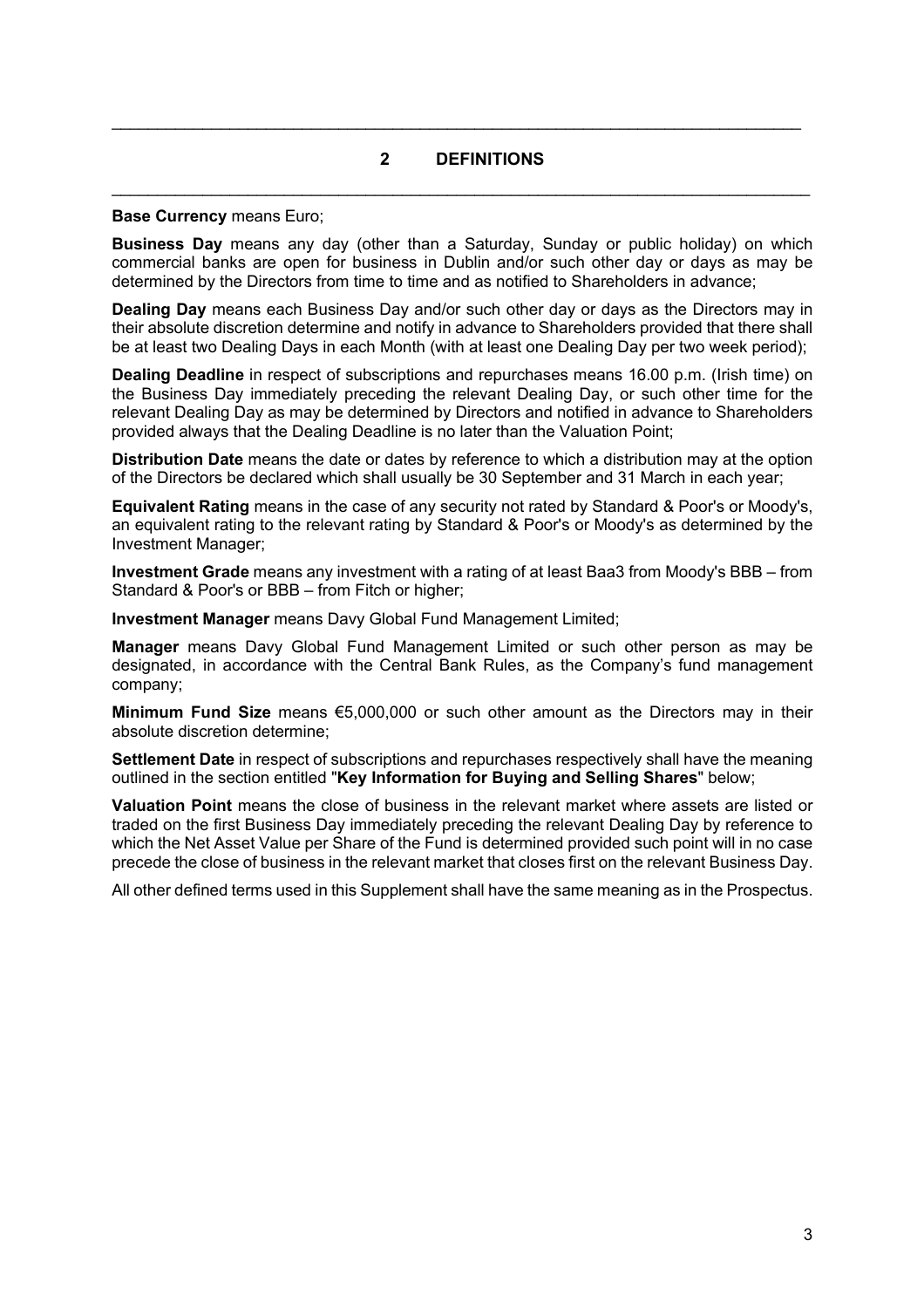# **3 INFORMATION ON THE FUND**  \_\_\_\_\_\_\_\_\_\_\_\_\_\_\_\_\_\_\_\_\_\_\_\_\_\_\_\_\_\_\_\_\_\_\_\_\_\_\_\_\_\_\_\_\_\_\_\_\_\_\_\_\_\_\_\_\_\_\_\_\_\_\_\_\_\_\_\_\_\_\_\_\_\_\_\_\_

\_\_\_\_\_\_\_\_\_\_\_\_\_\_\_\_\_\_\_\_\_\_\_\_\_\_\_\_\_\_\_\_\_\_\_\_\_\_\_\_\_\_\_\_\_\_\_\_\_\_\_\_\_\_\_\_\_\_\_\_\_\_\_\_\_\_\_\_\_\_\_\_\_\_\_\_\_

# 3.1 **Investment Objective, Investment Policies and Investment Strategy**

# (a) **Investment Objective**

The primary investment objective of the Fund is to achieve long-term capital growth by investing, on a global basis, primarily in equities and fixed income securities that meet the pre-defined social, environmental and ethical criteria as described in the Investment Policies below.

There can be no assurance that the Fund will achieve its investment objective.

## (b) **Investment Policies**

The Fund intends to achieve its investment objective by investing in fixed income securities (i.e. bonds) and securities (i.e. shares) issued by high quality companies whose ESG profiles rank in the higher end of a scale provided by an external third party data provider. These ratings are used to indicate the ESG performance of companies in the Fund's investment universe. The Fund will invest at least 65% of the combined weighting of its investments in equities and corporate bonds in securities which score in the top three gradings of a seven-point rating system (AAA, AA, A). The Fund will not invest in any asset eligible for such a rating which scores in the bottom grading (CCC) and will dispose of any investment it may hold that is downgraded to this level within a time period which ensures that such disposal occurs in the best interests of the Fund.

In selecting equities and corporate bonds for investment by the Fund, the Investment Manager will also apply an exclusionary screen in order to avoid investing in any companies that:

- are primarily involved in the following activities: armaments, alcohol, gambling, tobacco, the manufacturing of abortifacients and pornography;
- are considered by a third-party data provider to be violating fundamental humanitarian principles or violating human rights (and where the third-party data provider's assessment does not cover a particular issuer, the Investment Manager will establish on a best-efforts basis whether the issuer is in violation of these principles);
- conduct or commission animal testing for cosmetic or toiletry purposes or make use of child labour; and/or
- derive more than 10% of their revenue from the production of thermal coal;

# (the "**Exclusionary Screen**").

Where any equity or corporate bond invested in by the Fund, which at the time of acquisition is consistent with the ethical criteria underpinning the Exclusionary Screen, subsequently, in the Investment Manager's opinion, is not consistent with this ethical criteria, the Investment Manager will dispose of such investment within a time period which ensures that such disposal occurs in the best interests of the Fund.

The Investment Manager will seek to invest in assets that present attractive risk/reward potential to reduce risk through geographical and sector diversification. The asset allocation of the Fund may vary due to market conditions. The Investment Manager will determine an appropriate asset allocation through the analysis of primarily equity and fixed income valuations and risk/return profiles which may also include market analysis and economic/political factors. This analysis will be informed by an assessment of current market conditions (as described above) and advice from the asset allocation forum of the Investment Manager, which is comprised of senior investment staff. The asset allocation of the Fund may vary as a result.

It is intended that the Fund will be managed to operate on a long only basis.

As mentioned above, the Fund intends to invest on a long basis in fixed income securities denominated in multiple currencies, including bonds of at least Investment Grade or an Equivalent Rating (both sovereign and corporate and fixed and floating rate). The Fund will only invest in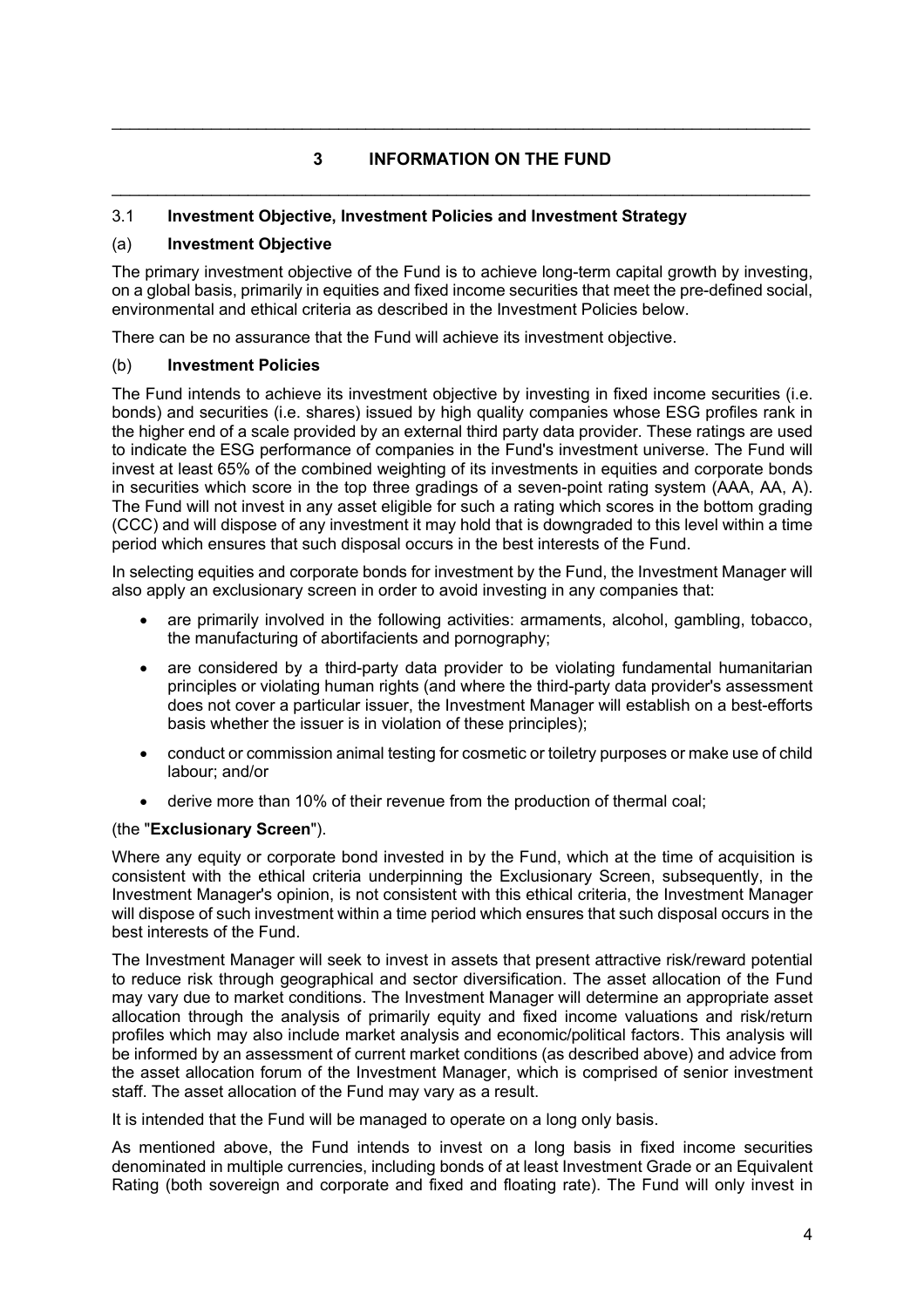securities which, at the time of purchase, are of Investment Grade. The Fund may hold below Investment Grade or unrated securities provided that such securities were of Investment Grade at the time of purchase.

The Fund may hold up to 100% of its Net Asset Value in cash at any one time if the Investment Manager believes it is an appropriate position given the prevailing market conditions.

The Fund may invest up 20% of its net assets in emerging markets.

The Fund may also invest, on a long basis, in money market instruments to include treasury bills, demand notes, promissory notes, commercial paper (i.e. short term paper issued by credit institutions), negotiable certificates of deposit, floating rate notes for ancillary liquidity purposes.

Subject to the investment restrictions set out under the heading "**Investment Restrictions**" in the Prospectus and the ESG and ethical investment criteria (as set out above), the assets of the Fund will be invested in securities that are listed or traded on recognised exchanges on a global basis.

Each of the Fund's investments, apart from cash, will be traded or listed on permitted markets as detailed in Appendix II of the Prospectus ("**Recognised Exchanges**") as defined in the Prospectus.

The Fund may, subject to the conditions and limits set out below under the heading "**Investment Restrictions"** in the Prospectus, invest up to 10% of its net assets in other units of UCITS and alternative investment funds as set out in the Central Bank Guidance on UCITS Acceptable Investments in Other Investment Funds.

The Fund may also invest up to 10% of its Net Asset Value in unlisted securities.

The Fund may invest in other sub-funds of the Company, where such investments are appropriate to the investment objective and policies of the Fund (See "**Cross Investing**" below for further details).

The Fund may also use FDIs for efficient portfolio management and currency hedging purposes as described in section 3.2 below.

### (c) **Investment Strategy**

The Investment Manager takes an investment approach which utilises a combination of both quantitative and fundamental analysis. The Fund is managed using a disciplined and structured investment process.

In selecting equities, the initial stage of the investment process involves the application of a proprietary multi-factor Quality Model to identify high quality companies. The Exclusionary Screen is then applied to ensure that the Fund does not invest in controversial industries. The ESG rating is obtained in respect of potential investments and any investment ranking CCC or below is excluded from the Fund's investable universe. This screening process typically narrows the universe of potential Fund investments to a sub-set of stocks.

The Investment Manager undertakes fundamental research on the candidates within the investable universe. This involves industry/sector research, company analysis and valuation work. The Investment Manager looks to identify the key growth drivers of the sector and business, the competitive landscape, the strategic outlook for the company and the potential risks. Where possible, the Investment Manager will also look to meet company management, competitors, and suppliers. Valuation analysis is also performed in order to identify a fair value for potential investments.

In order to select fixed income securities for investment, the Investment Manager will follow an investment process structured around its Fundamentals, Valuations and Technicals (FVT) framework. This framework assists the Investment Manager to analyse the bond market and assess related opportunities and risks. The following is a brief overview of the three pillars of this framework:

1) **Fundamentals:** Bond yields are intrinsically linked to macroeconomic fundamentals, given their impact on credit metrics and the path of central bank interest rates. Therefore, comprehensive macroeconomic research is very important. This involves analysing not just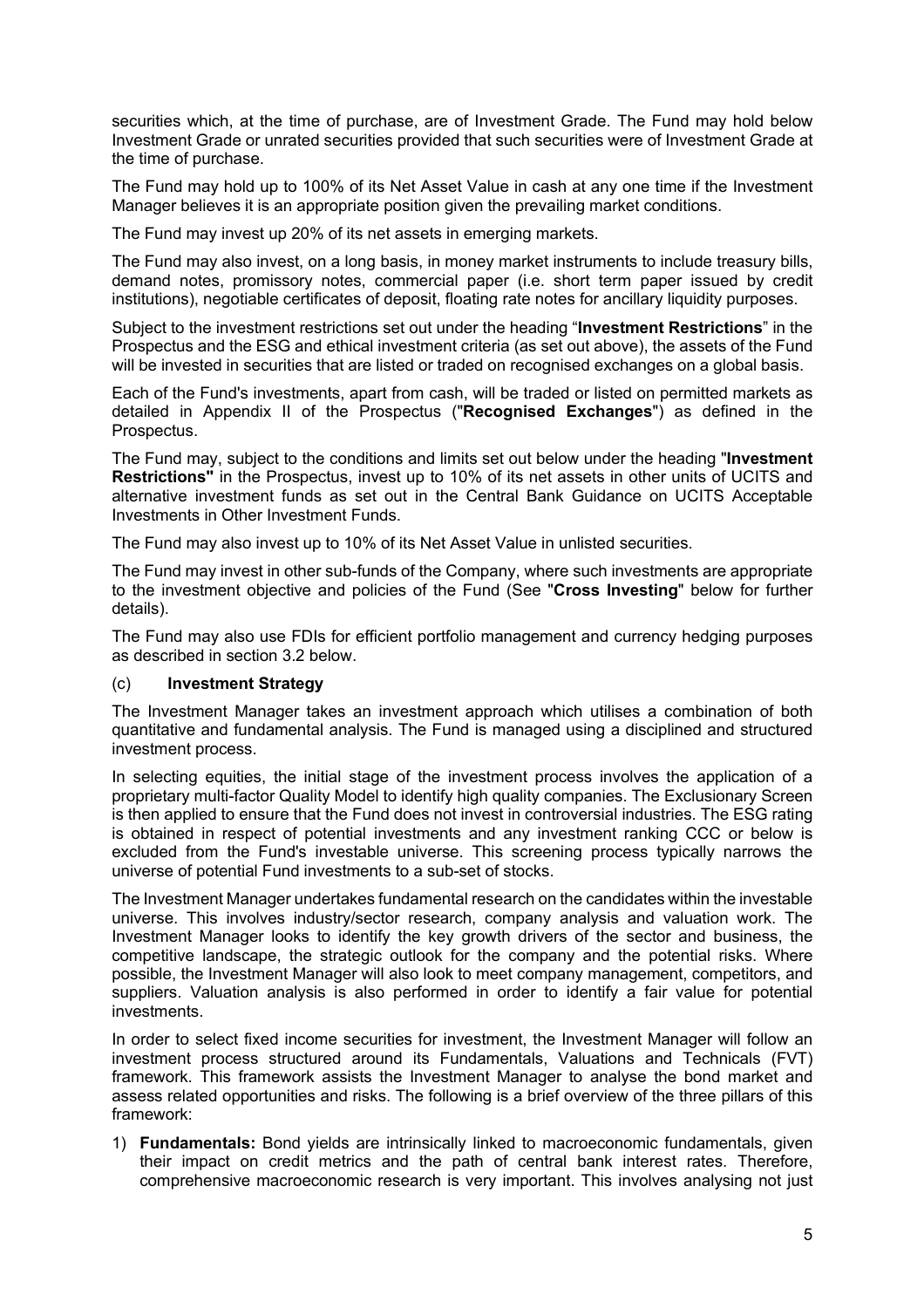real time economic data, but also high-level events and trends which affect the bond market. Examples of events and trends that have affected the interest rate environment in recent times include: (i) ageing populations: ageing populations lead to increased savings, which in turn push yields lower through more demand for fixed income assets; (ii) increased regulation of financial entities which consequently required financial entities to de-risk and hold higher quality bonds pushing their yields lower; (iii) secular stagnation (i.e. a state of little or no economic growth): following the global financial crisis, growth and inflation rates did not achieve levels as high as previous cycles and, as a result, there was less of a requirement for higher interest rates from central banks to prevent overheating of the economy; (iv) the COVID-19 pandemic which led to a dramatic fall in "risk free" government bond yields.

2) **Valuations:** The team assesses the valuation of fixed income securities both on an absolute and relative basis.

**Absolute valuations** refer to the level of yields in the marketplace. These are evaluated with reference to factors such as economic fundamentals, credit quality and the path of interest rates priced into the issuer's yield curve. As an example, the Investment Manager analyses what the different segments of the curve may be pricing in for the future path of central bank interest rates. If the Investment Manager strongly believes that the market's expectations for future central bank interest rates are too low or high, they may decide to position the Fund to profit from higher or lower (respectively) than expected rates in the future.

**Relative Valuations** refer to how the valuations of different bond issuers compare against each other while also considering potential differences in credit quality. In addition to analysing the relative value of different issuers within a particular sector, the relative valuations of a range of fixed income sectors (for example cash, government, government agency, municipal, supranational, and corporate bonds) are also compared with each other. Allocating dynamically between different fixed income sectors at the appropriate time in the cycle, or when there is a significant relative valuation anomaly, can also be a source of outperformance for the Fund.

3) **Technicals:** These are variables that impact the bond market but cannot be explained by fundamentals or valuations. These include investor positioning, technical analysis (also known as charting), supply and demand factors and liquidity. These factors may play a role in the timing of strategic investment decisions, or in taking short-term positions to help the Fund benefit from overbought/sold extremes.

Application of the FVT framework brings a consistency to the Investment Manager's decisionmaking process. It also helps to ensure that a wide variety of factors are considered before the making of important strategic decisions for the Fund, such as determining the appropriate level of interest rate and credit risk and where investments should be positioned in terms of specific geographies, sectors and maturities.

Following the quantitative and fundamental analysis, the Investment Manager will endeavour to construct a diversified multi-asset portfolio. The portfolio is regularly reviewed to ensure that the Fund remains suitably diversified from a risk perspective.

# 3.2 **Use of Derivatives and Efficient Portfolio Management Techniques**

The Fund may engage in transactions in FDI for the purposes of hedging and efficient portfolio management and/or to protect against currency exchange risks within the conditions and limits laid down by the Central Bank from time to time. The Investment Manager will look to ensure that the techniques and instruments used are economically appropriate in that they will be realised in a cost-effective way. Such techniques and instruments (details of which are outlined below) are options and forwards.

### *Options*

An option contains the right to buy or sell a specific quantity of a specific asset at a fixed price at or before a specified future date. There are two forms of options: put or call options. Put options are contracts sold for a premium that give to the buyer the right, but not the obligation, to sell to the seller a specified quantity of a particular asset (or financial instrument) at a specified price. Call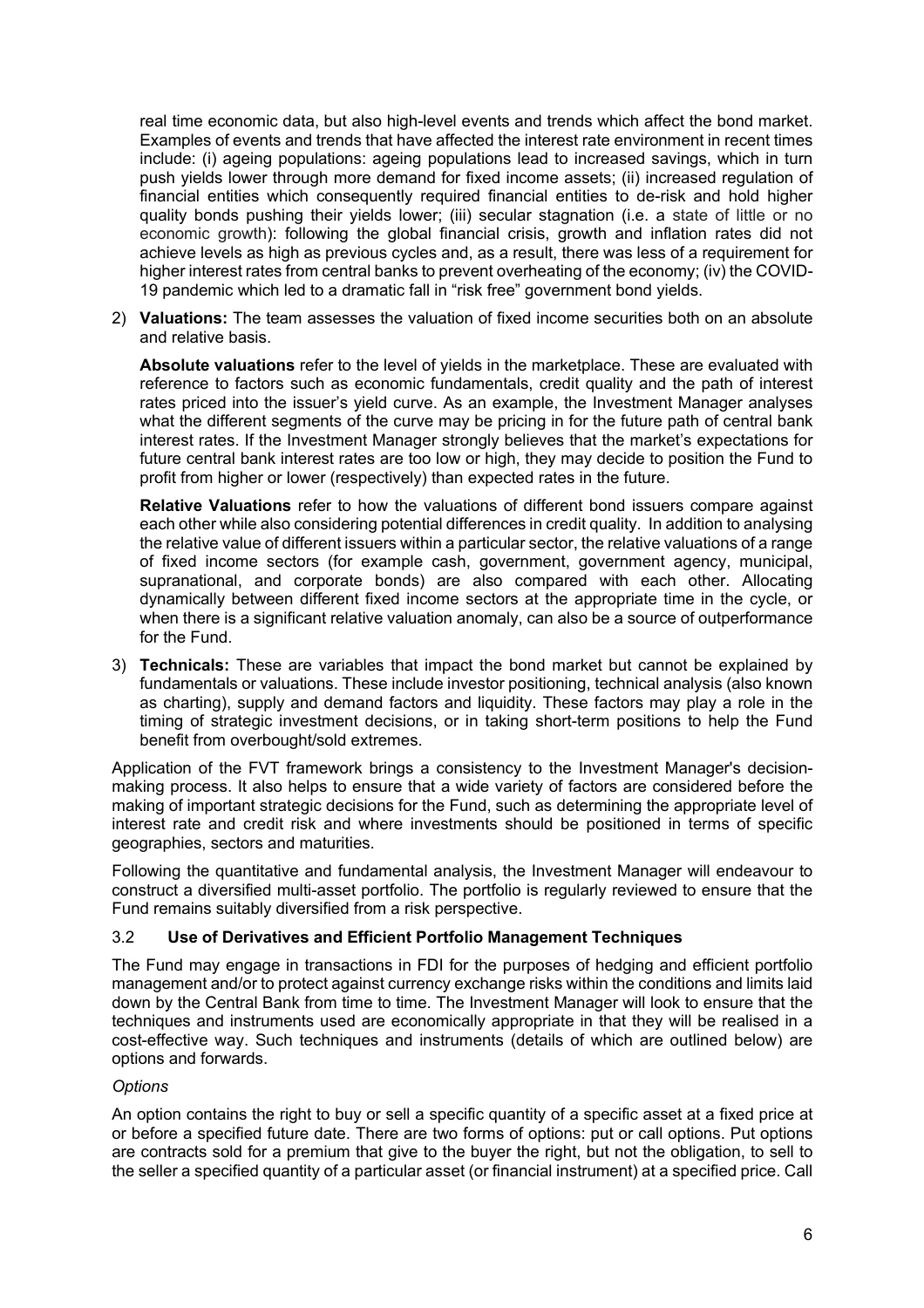options are similar contracts sold for a premium that give the buyer the right, but not the obligation, to buy from the seller a specified quantity of a particular asset (or financial instrument) at a specified price. Options may also be cash-settled. The Fund may use such instruments to hedge against market risk or gain exposure to relevant underlying equity. Any option entered into by the Fund will be in accordance with the limits prescribed by the law.

## *Forwards*

Forward currency contracts could be used to hedge against currency risk that has resulted from assets held by the Fund that are not in the Base Currency. The Fund, may, for example, use forward currency contracts by selling forward a foreign currency against the Base Currency to protect the Fund from foreign exchange rate risk that has arisen from holding assets in that currency.

Direct and indirect operational costs and/or fees (which do not include hidden revenue) arising from use of FDIs for EPM purposes may be deducted from the revenue delivered to the Company. Such costs and/or fees are payable to the relevant counterparty to the FDI in question and such counterparty may or may not be related to the Investment Manager or the Depositary. All revenues generated from such FDIs, net of direct and indirect operational costs, will be returned to the Company.

Collateral or margin may be passed by the Fund to a counterparty or broker in respect of OTC FDI transaction. Please refer to the section of the Prospectus entitled "**Collateral Policy**" for further details.

The use of FDI and efficient portfolio management techniques for the purposes outlined above will expose the Fund to the risks disclosed under the section of the Prospectus entitled "**Risk Factors**".

## 3.3 **Borrowing and Leverage**

(a) Borrowing

The Company may only borrow on a temporary basis for the account of the Fund and the aggregate amount of such borrowings may not exceed 10% of the Net Asset Value of the Fund. In accordance with the provisions of the Regulations, the Company may charge the assets of the Fund as security for borrowings of the Fund.

(b) Leverage

The Fund may utilise FDI as referred to in the section headed "**Use of Derivatives and Efficient Portfolio Management Techniques**" above. The Fund will use the commitment approach to accurately measure, monitor and manage market risk and calculate its exposures.

Global exposure and leverage as a result of its investment in FDI (calculated using the commitment approach) shall not exceed 100% of the Net Asset Value of the Fund.

The Company on behalf of the Fund has filed with the Central Bank its risk management process which enables it to accurately measure, monitor and manage the various risks associated with the use of FDI. Any FDI not included in the risk management process will not be utilised until such time as a revised submission has been provided to the Central Bank. The Company will, on request, provide supplementary information to Shareholders relating to the risk management methods employed, including the quantitative limits that are applied and any recent developments in the risk and yield characteristics of the main categories of investments

### 3.4 **Investment Restrictions**

Investors must note that the Company and the Fund adhere to the restrictions and requirements set out under the Regulations, as may be amended from time to time. These are set out in Appendix I to the Prospectus.

### 3.5 **Cross Investing**

Subject to the requirements of the Central Bank, and if this is considered appropriate to the investment objective and policies of the Fund, the Fund may invest in the other Funds of the Company. Any commission received by the Investment Manager in respect of such investment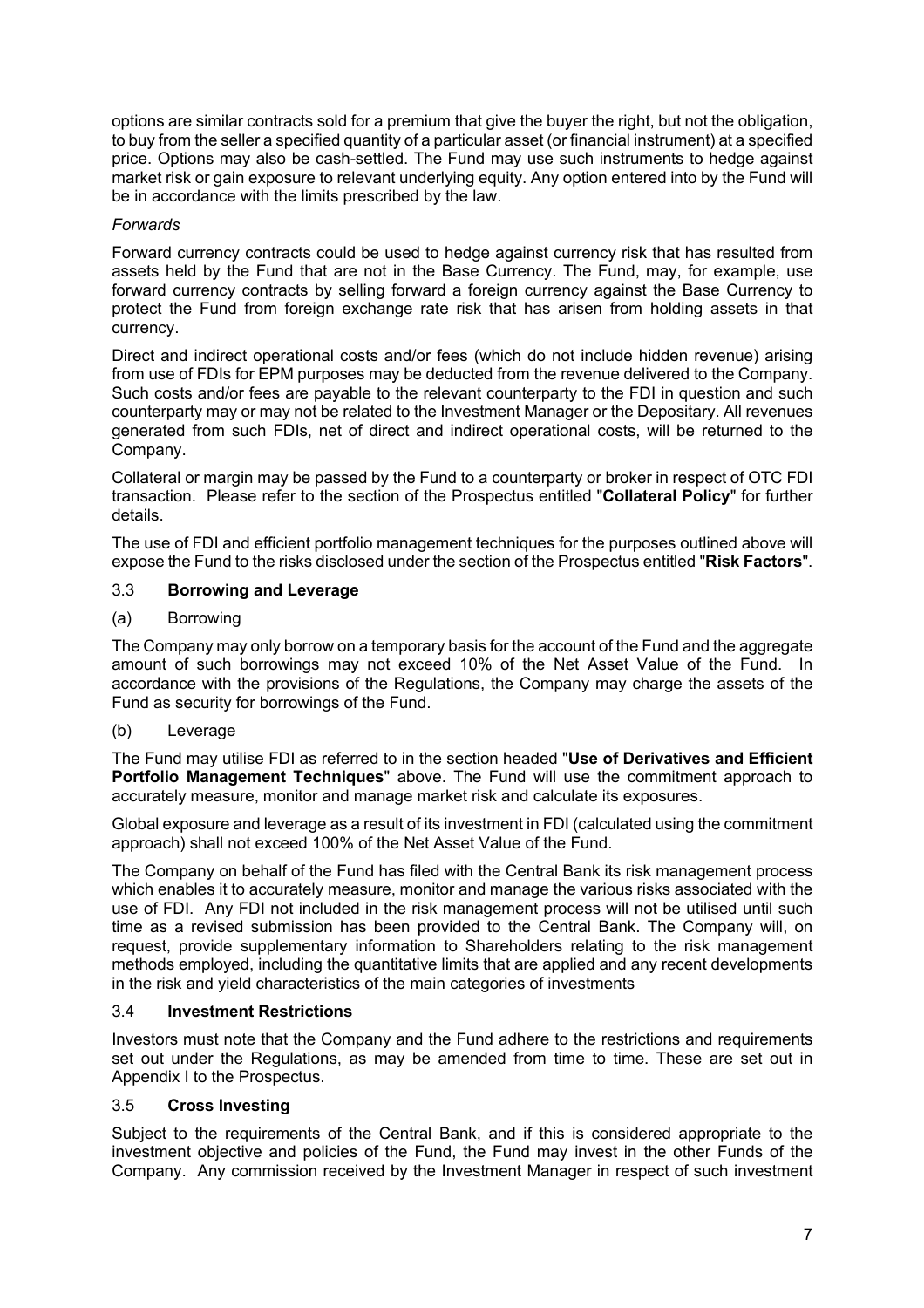will be paid into the assets of the Fund. In addition, no Preliminary Charge, Repurchase Charge or Exchange Charge may be charged on the cross-investing Fund's investment. In order to avoid double-charging of management and/or performance fees, the Fund may not be charged an Investment Management Fee or performance fee in respect of that part of its assets invested in other Funds of the Company unless such investment in another Fund is made into a Class of Shares that does not attract any Investment Management Fee or performance fee. Investment may not be made by the Fund in a Fund which itself cross-invests in another Fund within the Company.

Please also refer to the section of the Prospectus entitled "**Cross-Investment**".

# 3.6 **Profile of a Typical Investor**

A typical investor will be seeking to achieve a return on their investment in the medium to long term.

## 3.7 **Risk Factors**

### **Investors should note that the difference between the nature of a deposit and the nature of an investment in the Fund and in particular the risk that the principal invested in the Fund may fluctuate.**

Investors should read and consider the sections of the Prospectus entitled "**RISK FACTORS**" and "**SFDR-related Disclosures (a) Sustainability Risk**" before investing in the Fund. However, not all of the risks disclosed in the "**RISK FACTORS**" section of the Prospectus will be material to an investment in this particular Fund.

In addition to the above referenced risks, investors should also consider the particular implications of the following risks that are relevant to an investment in the Fund. Fees and expenses of the Fund may be charged to the capital of the Fund where insufficient income has been generated by the Fund to cover the fees and expenses. Thus, on repurchases of holdings Shareholders may not receive back the full amount invested and this will have the effect of lowering the capital value of their investment. There is a greater risk therefore that capital may be eroded and "income" will be achieved by foregoing the potential for future capital growth of your investment and the value of future returns may also be diminished. Investors should note however that distributions made during the life of the Fund are a form of capital reimbursement.

The risks described in the Prospectus should not be considered to be an exhaustive list of the risks which potential investors should consider before investing in the Fund. Potential investors should be aware that an investment in the Fund may be exposed to other risks from time to time.

# 3.8 **Key Information for Buying and Selling Shares**

Details of all share classes are set out in the table below.

| Class             | <b>Class</b><br>Currency | Hedged *** | Initial Offer<br>Period/<br><b>Offer</b><br>Period*                       | <b>Initial</b><br><b>Issue</b><br><b>Price</b> | <b>Minimum</b><br>Shareholding<br>$**$ | <b>Minimum</b><br><b>Initial</b><br><b>Investmen</b><br>t Amount** | <b>Minimum</b><br><b>Additional</b><br>Investmen<br>t Amount** |
|-------------------|--------------------------|------------|---------------------------------------------------------------------------|------------------------------------------------|----------------------------------------|--------------------------------------------------------------------|----------------------------------------------------------------|
| A<br>Accumulating | Euro                     |            | offer<br>Initial<br>period<br>is<br>closed                                | Initial offer<br>period<br>İS<br>closed        | €500                                   | €500                                                               | €100                                                           |
| A Distributing    | Euro                     |            | offer<br>Initial<br>period<br>is<br>closed                                | Initial offer<br>period<br>is<br>closed        | €500                                   | €500                                                               | €100                                                           |
| B<br>Accumulating | Euro                     |            | 9.00am (Irish<br>$time)$ on 20<br>December<br>2021<br>to<br>5.00pm (Irish | €1                                             | €500                                   | €500                                                               | €100                                                           |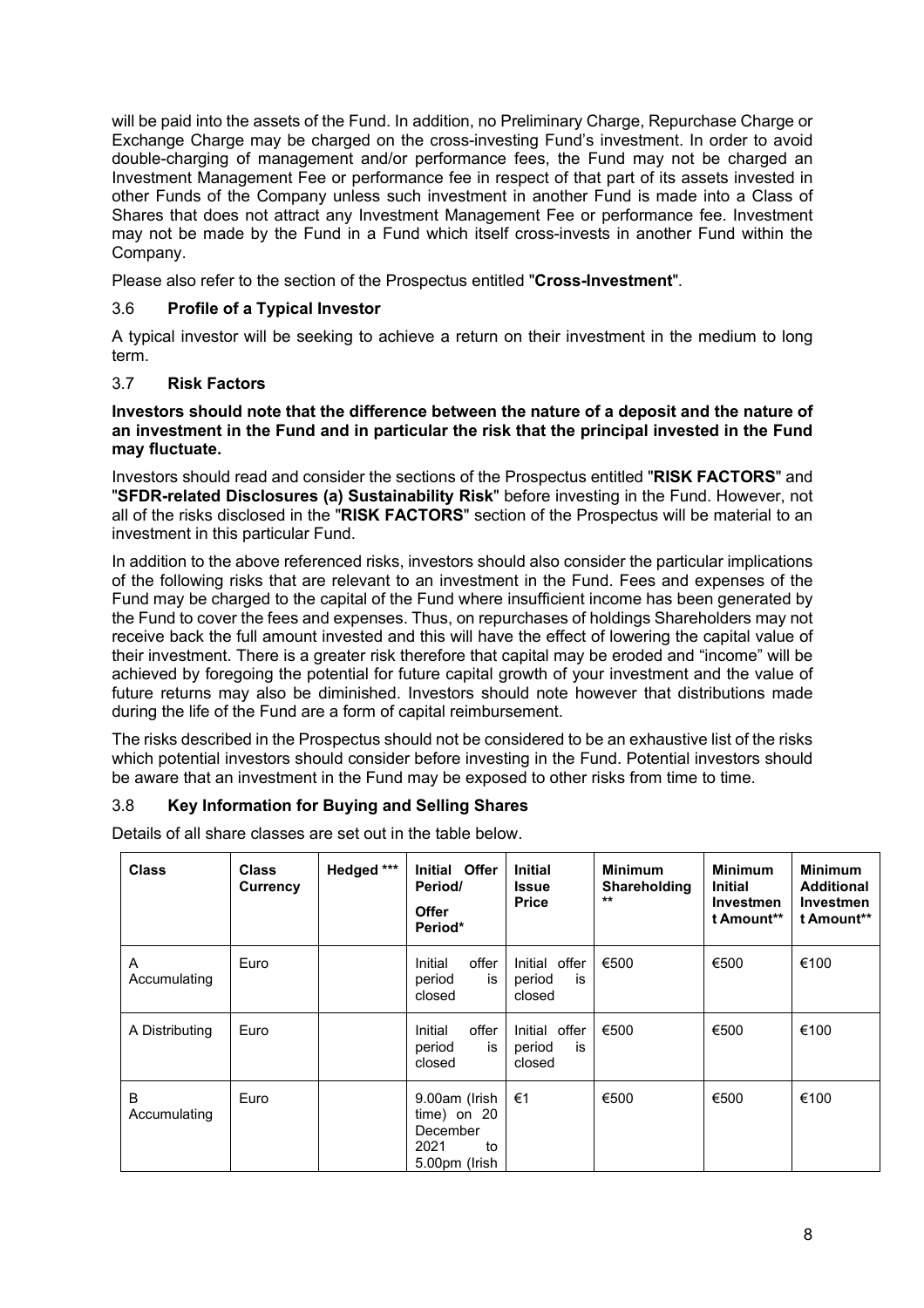| <b>Class</b>          | <b>Class</b><br>Currency | Hedged *** | Initial Offer<br>Period/<br>Offer<br>Period*                                                           | <b>Initial</b><br><b>Issue</b><br><b>Price</b> | <b>Minimum</b><br>Shareholding<br>$\star\star$ | <b>Minimum</b><br><b>Initial</b><br>Investmen<br>t Amount** | <b>Minimum</b><br><b>Additional</b><br>Investmen<br>t Amount** |
|-----------------------|--------------------------|------------|--------------------------------------------------------------------------------------------------------|------------------------------------------------|------------------------------------------------|-------------------------------------------------------------|----------------------------------------------------------------|
|                       |                          |            | time) on 20<br>June 2022*                                                                              |                                                |                                                |                                                             |                                                                |
| <b>B</b> Distributing | Euro                     |            | 9.00am (Irish<br>time) on 20<br>December<br>2021<br>to<br>5.00pm (Irish<br>$time)$ on 20<br>June 2022* | €1                                             | €500                                           | €500                                                        | €100                                                           |
| С<br>Accumulating     | Euro                     |            | 9.00am (Irish<br>time) on 20<br>December<br>2021<br>to<br>5.00pm (Irish<br>time) on 20<br>June 2022*   | €1                                             | €500                                           | €500                                                        | €100                                                           |
| C Distributing        | Euro                     |            | 9.00am (Irish<br>time) on 20<br>December<br>2021<br>to<br>5.00pm (Irish<br>time) on 20<br>June 2022*   | €1                                             | €500                                           | €500                                                        | €100                                                           |
| D<br>Accumulating     | Euro                     |            | 9.00am (Irish<br>time) on 20<br>December<br>2021<br>to<br>5.00pm (Irish<br>time) on 20<br>June 2022*   | €1                                             | €500                                           | €500                                                        | €100                                                           |
| D Distributing        | Euro                     |            | 9.00am (Irish<br>$time)$ on 20<br>December<br>2021<br>to<br>5.00pm (Irish<br>time) on 20<br>June 2022* | €1                                             | €500                                           | €500                                                        | €100                                                           |
| E.<br>Accumulating    | Euro                     |            | 9.00am (Irish<br>time) on 20<br>December<br>2021<br>to<br>5.00pm (Irish<br>$time)$ on 20<br>June 2022* | €1                                             | €500                                           | €500                                                        | €100                                                           |
| Е<br>Distributing     | Euro                     |            | 9.00am (Irish<br>time) on 20<br>December<br>2021<br>to<br>5.00pm (Irish<br>time) on 20<br>June 2022*   | €1                                             | €500                                           | €500                                                        | €100                                                           |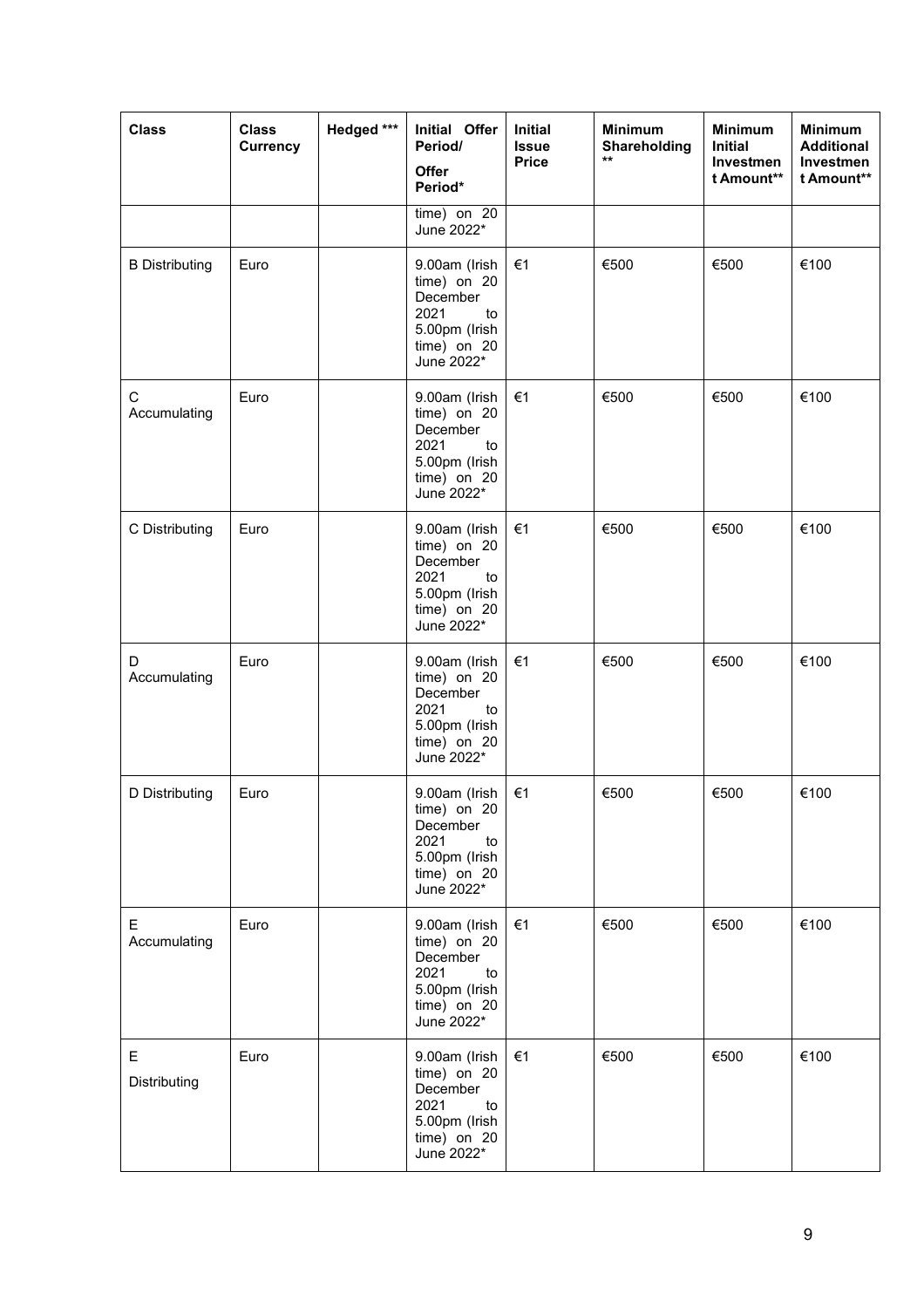| <b>Class</b>      | <b>Class</b><br><b>Currency</b> | Hedged *** | Initial Offer<br>Period/<br><b>Offer</b><br>Period*                                                  | <b>Initial</b><br><b>Issue</b><br><b>Price</b> | <b>Minimum</b><br>Shareholding<br>$***$ | <b>Minimum</b><br><b>Initial</b><br><b>Investmen</b><br>t Amount** | <b>Minimum</b><br><b>Additional</b><br><b>Investmen</b><br>t Amount** |
|-------------------|---------------------------------|------------|------------------------------------------------------------------------------------------------------|------------------------------------------------|-----------------------------------------|--------------------------------------------------------------------|-----------------------------------------------------------------------|
| F<br>Accumulating | Euro                            |            | 9.00am (Irish<br>time) on 20<br>December<br>2021<br>to<br>5.00pm (Irish<br>time) on 20<br>June 2022* | €1                                             | €500                                    | €500                                                               | €100                                                                  |
| F Distributing    | Euro                            |            | 9.00am (Irish<br>time) on 20<br>December<br>2021<br>to<br>5.00pm (Irish<br>time) on 20<br>June 2022* | €1                                             | €500                                    | €500                                                               | €100                                                                  |
| G<br>Accumulating | Sterling                        |            | 9.00am (Irish<br>time) on 20<br>December<br>2021<br>to<br>5.00pm (Irish<br>time) on 20<br>June 2022* | £1                                             | £500                                    | £500                                                               | £100                                                                  |
| G Distributing    | Sterling                        |            | 9.00am (Irish<br>time) on 20<br>December<br>2021<br>to<br>5.00pm (Irish<br>time) on 20<br>June 2022* | £1                                             | £500                                    | £500                                                               | £100                                                                  |

\*The Initial Offer Period may be shortened or extended by the Directors. The Central Bank will be notified in advance of any such shortening or extension if subscriptions for Shares have been received and otherwise shall be notified subsequently, on an annual basis.

\*\*Subject to the discretion of the Directors (or their delegate) in each case to allow lesser amounts.

\*\*\*The Company may (but is not obliged to) enter into certain currency related transactions (through the use of FDI as disclosed above in Section 3.2 entitled "**Use of Derivatives and Efficient Portfolio Management Techniques**") in order to hedge the currency exposure of the Classes denominated in a currency other than the Base Currency, as described under the heading "**Hedged Classes**" in the Prospectus.

Applications for Shares and applications for the repurchase of Shares along with all required antimoney laundering documentation must be received by the Dealing Deadline. Applications for Shares will only be accepted on a cleared funds basis in the Base Currency.

Applications received after the Dealing Deadline for the relevant Dealing Day shall be deemed to have been received by the next Dealing Deadline, save in exceptional circumstances where the Directors may in their absolute discretion (reasons to be documented) determine and provided the Applications are received before the Valuation Point for the relevant Dealing Day. Repurchase requests received after the Dealing Deadline shall be treated as having been received by the following Dealing Deadline, save in exceptional circumstances where the Directors may in their absolute discretion (reasons to be documented) determine and provided they are received before the Valuation Point for the relevant Dealing Day.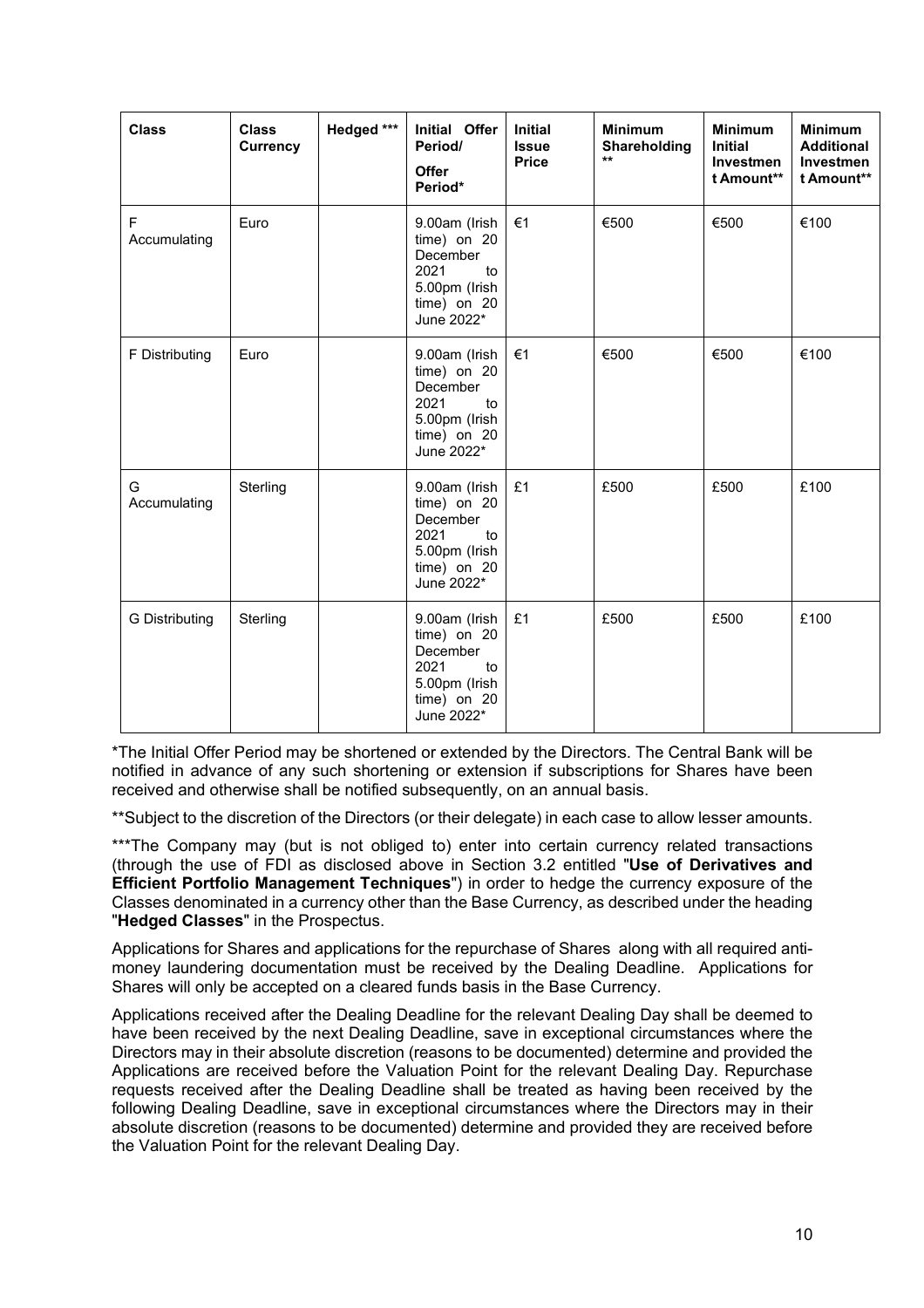Subscription Settlement Date: Subscription monies should be paid to the account specified in the Application Form (or such other account specified by the Administrator) so as to be received by no later than three Business Days after the relevant Dealing Day. If payment in full and/or a properly completed Application Form along with all required anti-money laundering documentation have not been received by the relevant times stipulated above, the application may be refused.

Repurchase Settlement Date: Payment of Repurchase Proceeds will be made by electronic transfer to the account of the redeeming Shareholder at the risk and expense of the Shareholder normally within three Business Days of the relevant Dealing Day and, in all cases, will be paid within ten Business Days of the Dealing Deadline for the relevant Dealing Day, provided that all the required documentation has been furnished to and received by the Administrator.

Repurchase proceeds may at the discretion of the Directors be paid in specie where the repurchasing Shareholder requests the repurchase of a number of Shares that represents 5% or more of the Net Asset Value of the Fund. Repurchase requests, which represent less than 5% of the Net Asset Value of the Fund may be satisfied by way of an in specie transfer where the repurchasing Shareholder has consented to same.

Shares may also be subscribed in specie at the discretion of the Directors.

Please also refer to the section of the Prospectus entitled "**In Specie Repurchases**" and "**In Specie Subscriptions**".

### 3.9 **Dividend Policy**

For the Class A Accumulating Shares, the Class B Accumulating, the Class C Accumulating Shares, the Class D Accumulating Shares, the Class E Accumulating Shares, the Class F Accumulating Shares and the Class G Accumulating Shares (the "**Accumulating Share Classes**") (and indicated as such in the table in the section above titled "**Key Information for Buying and Selling Shares**"), it is the present intention of the Directors not to declare or pay dividends, and any income or gains earned by the Fund and these Share Classes, will be reinvested and reflected in the value of the Shares.

For the Class A Distributing Shares, Class B Distributing Shares, Class C Distributing Shares, Class D Distributing Shares, Class E Distributing Shares, Class F Distributing and Class G Distributing Shares (the "**Distributing Share Classes**") (and indicated as such in the table in the section above entitled "**Key Information for Buying and Selling Shares**"), the Directors intend to declare dividends on the Distribution Date and such dividends will be paid on or before the 14<sup>th</sup> Business Day following the Distribution Date to all Shareholders entered on the register of Shareholders at the close of business on the Business Day immediately preceding the Distribution Date and therefore applicants for Shares to be dealt on or after the Distribution Date will not be entitled to the distribution paid in respect of such Distribution Date but Shareholders seeking to repurchase their Shares on or after the Distribution Date will receive the distribution paid in respect of such Distribution Date.

The Directors reserve the right to increase or decrease the frequency of dividend payments, if any, at their discretion for the Distributing Share Classes. In the event of a change of policy full details will be disclosed in an updated Supplement and Shareholders will be notified in advance. Under the Constitution, dividends may be paid out of the profits, being (i) the accumulated revenue (consisting of all revenue accrued including interest and dividends) less expenses and/or (ii) realised and unrealised capital gains on the disposal/valuation of investments and other funds less realised and unrealised accumulated capital losses of the Fund or (iii) out of capital.

Dividends are paid out of capital to allow the provision of income to Shareholders of the Distributing Share Classes, in the event of insufficient income being in the Fund for a particular period.

Dividends will be paid to Shareholders by electronic transfer to the relevant Shareholder's bank account of record on the initial Application Form in the currency of denomination of the relevant Distributing Share Class at the expense of the payee and within the timeframe outlined above. The net income available for distribution in respect of the relevant Distributing Share Class will be determined in accordance with the relevant law and generally accepted accounting principles consistently applied.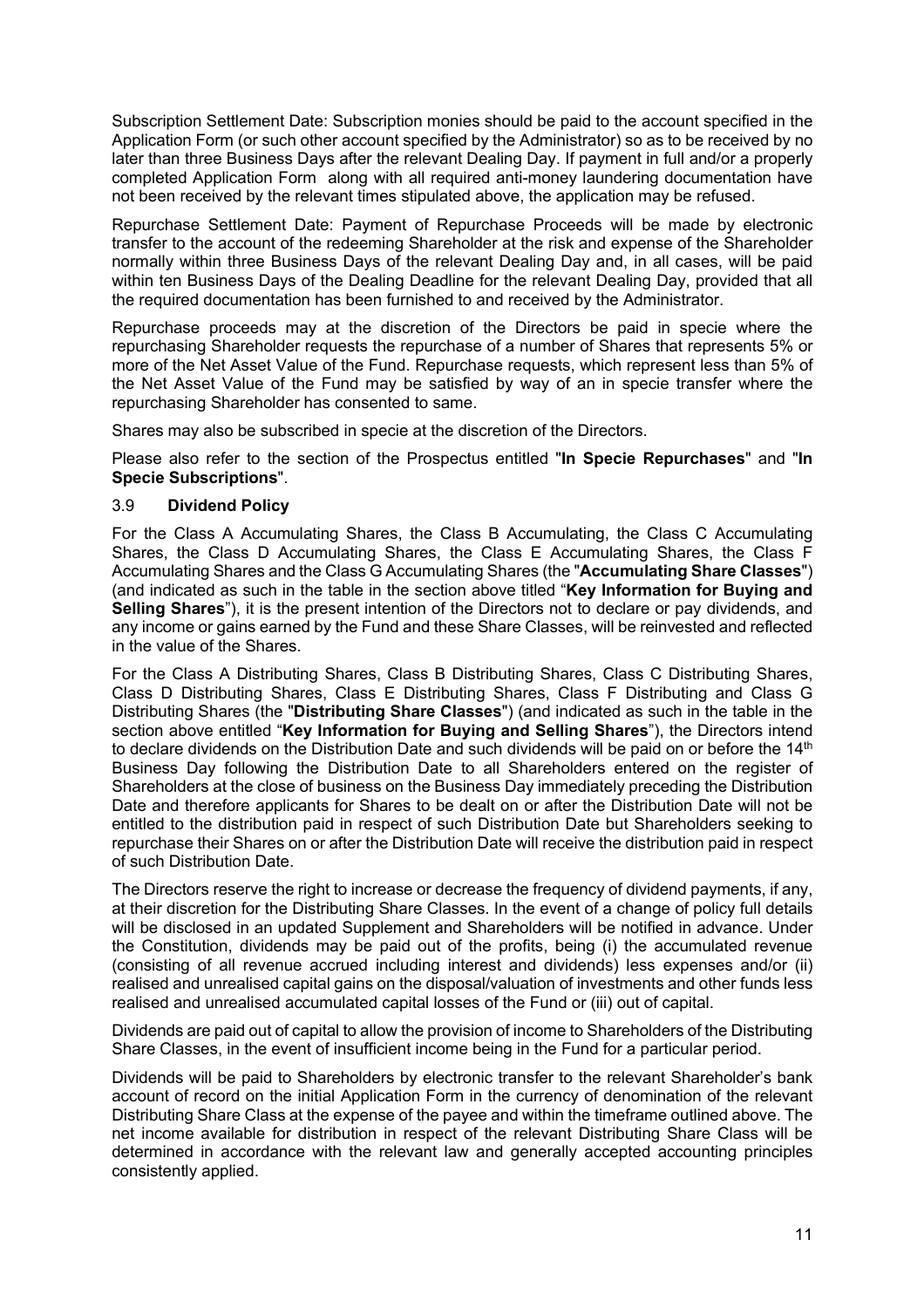Please also refer to the section in the Prospectus entitled "**Dividend Policy**".

# 3.10 **Exchange of Shares**

Shareholders may exchange between similar Classes of Shares in accordance with the provisions set out under the heading "**Exchange of Shares**" in the Prospectus. The Directors can refuse an application to exchange between Classes of Shares in accordance with the provisions set out under the heading "**Exchange of Shares**".

# 3.11 **Fees and Expenses**

The following fees and expenses will be incurred by the Company on behalf of the Fund and will affect the Net Asset Value of the relevant Share Class of the Fund.

| <b>Class</b>          | <b>Investment</b><br><b>Management Fee</b> | <b>Administrator Fee</b>                      | <b>Depositary Fee</b>                          |  |
|-----------------------|--------------------------------------------|-----------------------------------------------|------------------------------------------------|--|
| A Accumulating        | 0.75%                                      | 0.085%                                        | 0.0175%                                        |  |
|                       |                                            | Per annum of the NAV of<br>the Fund           | Per annum of the NAV<br>of the Fund            |  |
| A Distributing        | 0.75%                                      | 0.085%<br>Per annum of the NAV of<br>the Fund | 0.0175%Per annum of<br>the NAV of the Fund     |  |
| <b>B</b> Accumulating | 1.50%                                      | 0.085%<br>Per annum of the NAV of<br>the Fund | 0.0175%<br>Per annum of the NAV<br>of the Fund |  |
| <b>B</b> Distributing | 1.50%                                      | 0.085%<br>Per annum of the NAV of<br>the Fund | 0.0175%<br>Per annum of the NAV<br>of the Fund |  |
| C Accumulating        | 1%                                         | 0.085%<br>Per annum of the NAV of<br>the Fund | 0.0175%<br>Per annum of the NAV<br>of the Fund |  |
| C Distributing        | 1%                                         | 0.085%<br>Per annum of the NAV of<br>the Fund | 0.0175%<br>Per annum of the NAV<br>of the Fund |  |
| D Accumulating        | 1.25%                                      | 0.085%<br>Per annum of the NAV of<br>the Fund | 0.0175%<br>Per annum of the NAV<br>of the Fund |  |
| D Distributing        | 1.25%                                      | 0.085%<br>Per annum of the NAV of<br>the Fund | 0.0175%<br>Per annum of the NAV<br>of the Fund |  |
| E Accumulating        | 1.35%                                      | 0.085%<br>Per annum of the NAV of<br>the Fund | 0.0175%<br>Per annum of the NAV<br>of the Fund |  |
| E Distributing        | 1.35%                                      | 0.085%<br>Per annum of the NAV of<br>the Fund | 0.0175%<br>Per annum of the NAV<br>of the Fund |  |
| F Accumulating        | 1.5%                                       | 0.085%<br>Per annum of the NAV of<br>the Fund | 0.0175%<br>Per annum of the NAV<br>of the Fund |  |
|                       |                                            |                                               |                                                |  |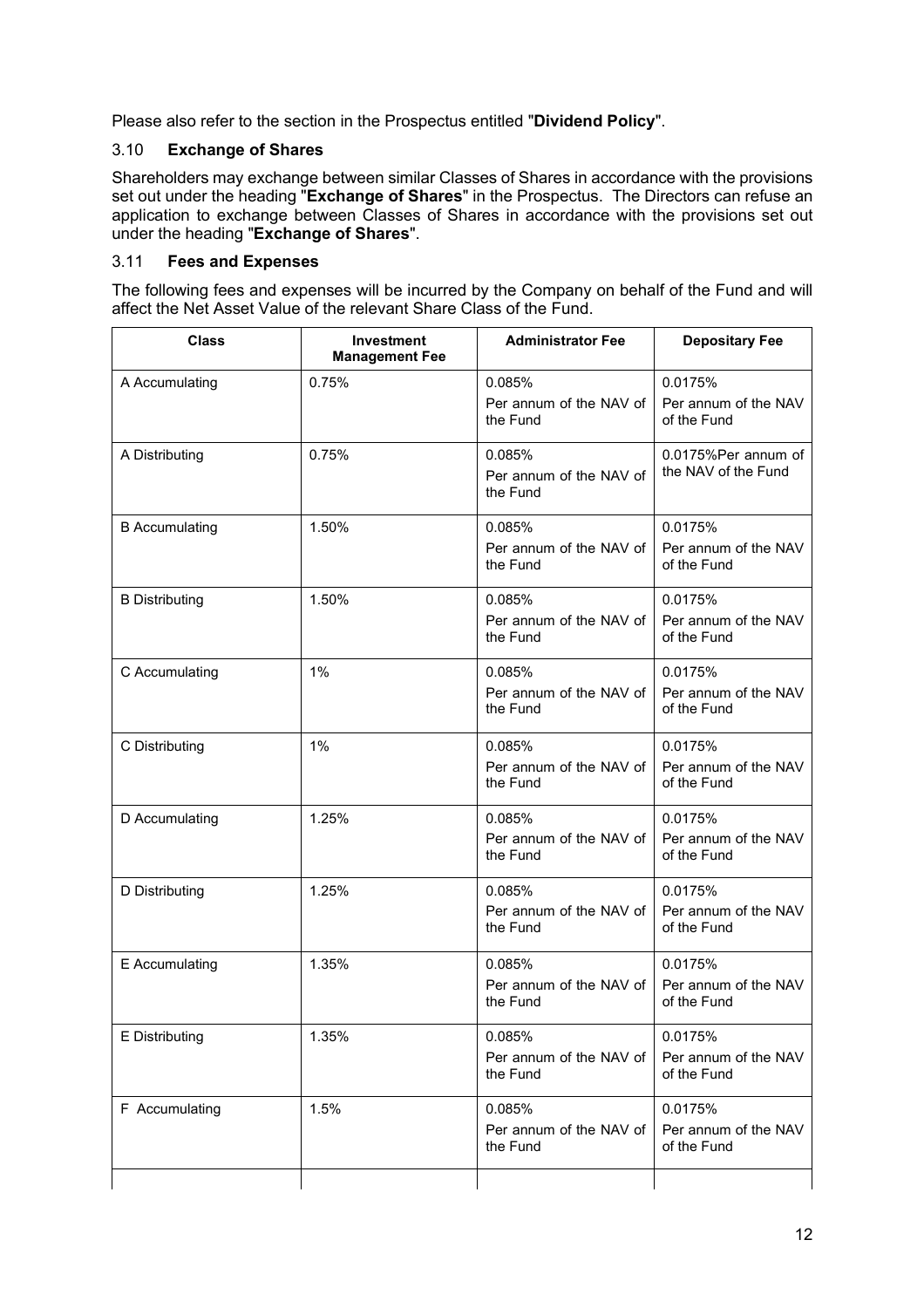| <b>Class</b>   | <b>Investment</b><br><b>Management Fee</b> | <b>Administrator Fee</b>              | <b>Depositary Fee</b>               |
|----------------|--------------------------------------------|---------------------------------------|-------------------------------------|
| F Distributing | 1.5%                                       | 0.085%                                | 0.0175%                             |
|                |                                            | Per annum of the NAV of<br>the Fund   | Per annum of the NAV<br>of the Fund |
| G Accumulating | 0.75%                                      | 0.085%                                | 0.0175%                             |
|                |                                            | Per annum of the NAV of<br>the Fund   | Per annum of the NAV<br>of the Fund |
| G Distributing | 0.75%                                      | 0.085%                                | 0.0175%                             |
|                |                                            | Per annum of the NAV of I<br>the Fund | Per annum of the NAV<br>of the Fund |

## **Investment Management Fee & Expenses**

The Investment Manager shall be entitled to the maximum annual Investment Management Fee equal to a percentage of the Net Asset Value of the relevant Class detailed in the above table.

Such fee shall be calculated and accrued at each Valuation Point and payable monthly in arrears.

The Investment Manager is also entitled to its reasonable out-of-pocket expenses out of the assets of the Fund.

## **Distributor Fee & Expenses**

The Distributor shall be entitled to the maximum annual Distributor Fee equal to a percentage of the Net Asset Value of the relevant Class detailed in the above table.

Such fee shall be calculated and accrued at each Valuation Point and payable monthly in arrears.

The Distributor is also entitled to its reasonable out-of-pocket expenses out of the assets of the Fund.

### **Depositary Fee & Expenses**

The Depositary shall be entitled to an annual Depositary Fee equal to a percentage of the Net Asset Value of the relevant Class, detailed in the above table, subject to a minimum monthly fee of €600 together with reasonable costs and expenses incurred by the Depositary in the performance of its duties as Depositary of the Fund. These fees shall accrue and be calculated on each Dealing Day and shall be payable monthly in arrears.

The Depositary shall also be entitled to be reimbursed out of the assets of the Fund all agreed subcustodian fees, expenses and transaction charges (which will be charged at normal commercial rates) as agreed with the Directors.

### **Administrator Fee & Expenses**

The Administrator shall be entitled to the maximum annual Administrator Fee equal to a percentage of the Net Asset Value of the relevant Class detailed in the above table. Such fee shall be calculated and accrued at each Valuation Point and payable monthly in arrears. The Administrator shall be also be entitled to a minimum annual fee of €30,000 per year and a transaction fee for each transaction conducted pursuant to the Administration Agreement which will be charged at normal commercial rates.

The Administrator is also entitled to its reasonable out-of-pocket expenses out of the assets of the Fund.

### **Management Fee**

Investors are referred to the Prospectus for details of the Manager's fee.